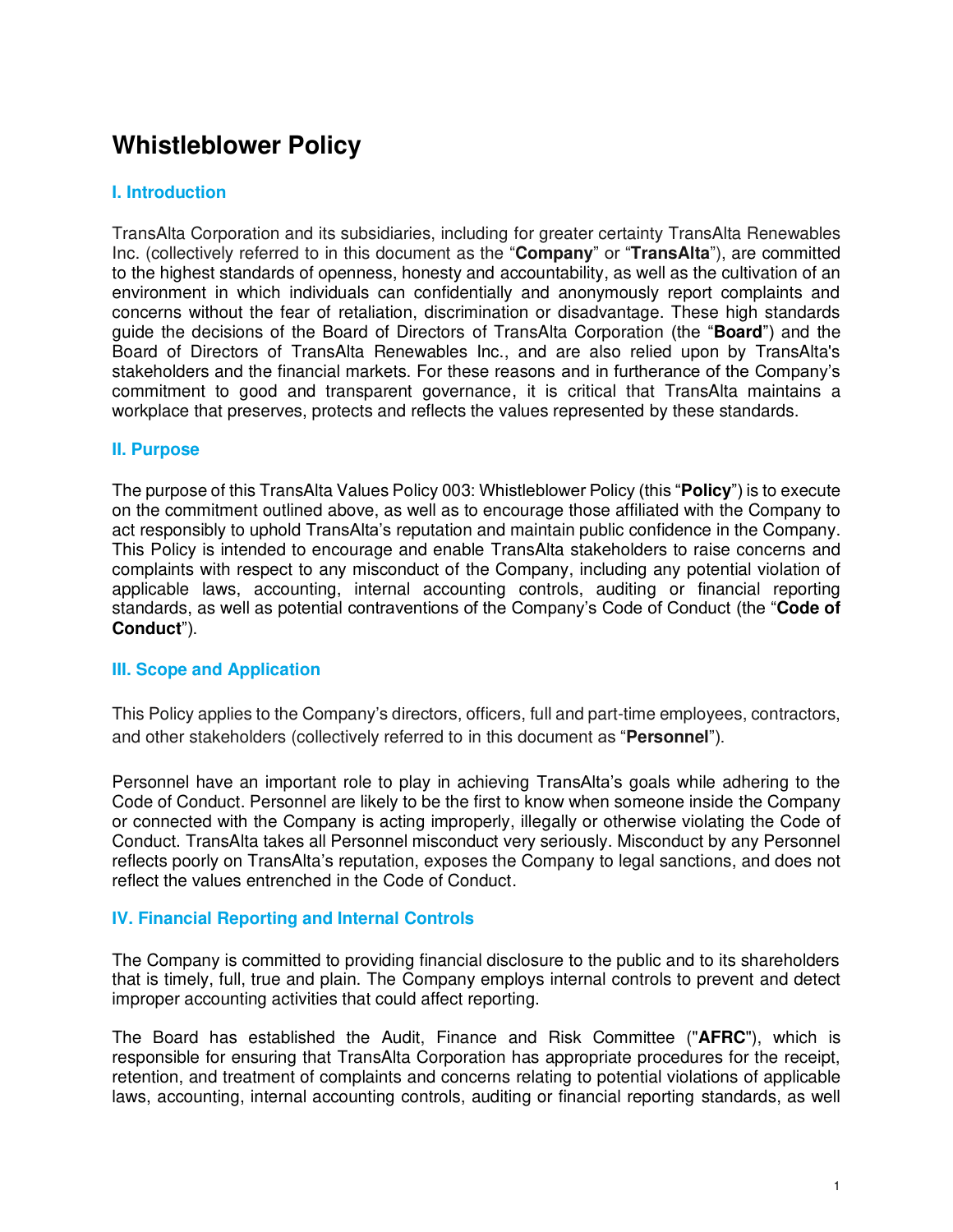as potential contraventions of the Code of Conduct. In addition, the AFRC is responsible for ensuring that TransAlta Corporation has an adequate process for the confidential, anonymous submission to TransAlta of these concerns.

Comparably, the Audit and Nominating Committee of the Board of Directors of TransAlta Renewables Inc. (the "**ANC**") requires TransAlta Corporation to maintain procedures for the confidential receipt, retention and treatment of complaints relating to potential violations of applicable laws, accounting, internal accounting controls, auditing or financial reporting standards, as well as potential contraventions of its Code of Conduct. Accordingly, the ANC is responsible for ensuring that the Company has an adequate process for the confidential, anonymous submission of these concerns.

## **V. What to Report**

Personnel are strongly encouraged to report any misconduct that they become aware of during the course of their employment or dealings with the Company including, but not limited to, the following:

- a) suspected violations of the Company's policies or the Code of Conduct;
- b) suspected violations of the law, whether civil or criminal;
- c) fraud or deliberate error in the preparation, evaluation, review or audit of any financial statements;
- d) inadequate internal accounting controls;
- e) misleading or coercion of auditors;
- f) misrepresentations or false statements to or by Personnel regarding a matter contained in the financial records, financial reports or audit reports;
- g) failure to record or disclose significant information relating to the financial picture of the Company;
- h) fraud or other questionable practices related to invoicing and other purchasing matters;
- i) improper transfer pricing, such as valuation of goods or services exchanged between related entities;
- j) improper related party transactions in which one party receives some benefit not obtainable in an arm's-length transaction;
- k) improper diversion by any Personnel of opportunities presented to the Company;
- l) embezzlement, such as misappropriation of money or property, often combined with falsification of financial records;
- m) claims submitted for reimbursement of goods or services not actually received or provided;
- n) acceptance of gifts, free services or entertainment outside of the normal business environment that violate the Code of Conduct;
- o) improper payments, such as illegal political contributions, bribes, kickbacks or payoffs to government officials, intermediaries, customers or suppliers;
- p) breaches of occupational health and safety legislation or environmental legislation;
- q) danger to health, safety or security of any Personnel or the public;
- r) significant risk to the Company's assets, property or resources;
- s) instances of abusive, harassing or offensive conduct in the workplace; or
- t) actions that have the effect of concealing any of the foregoing.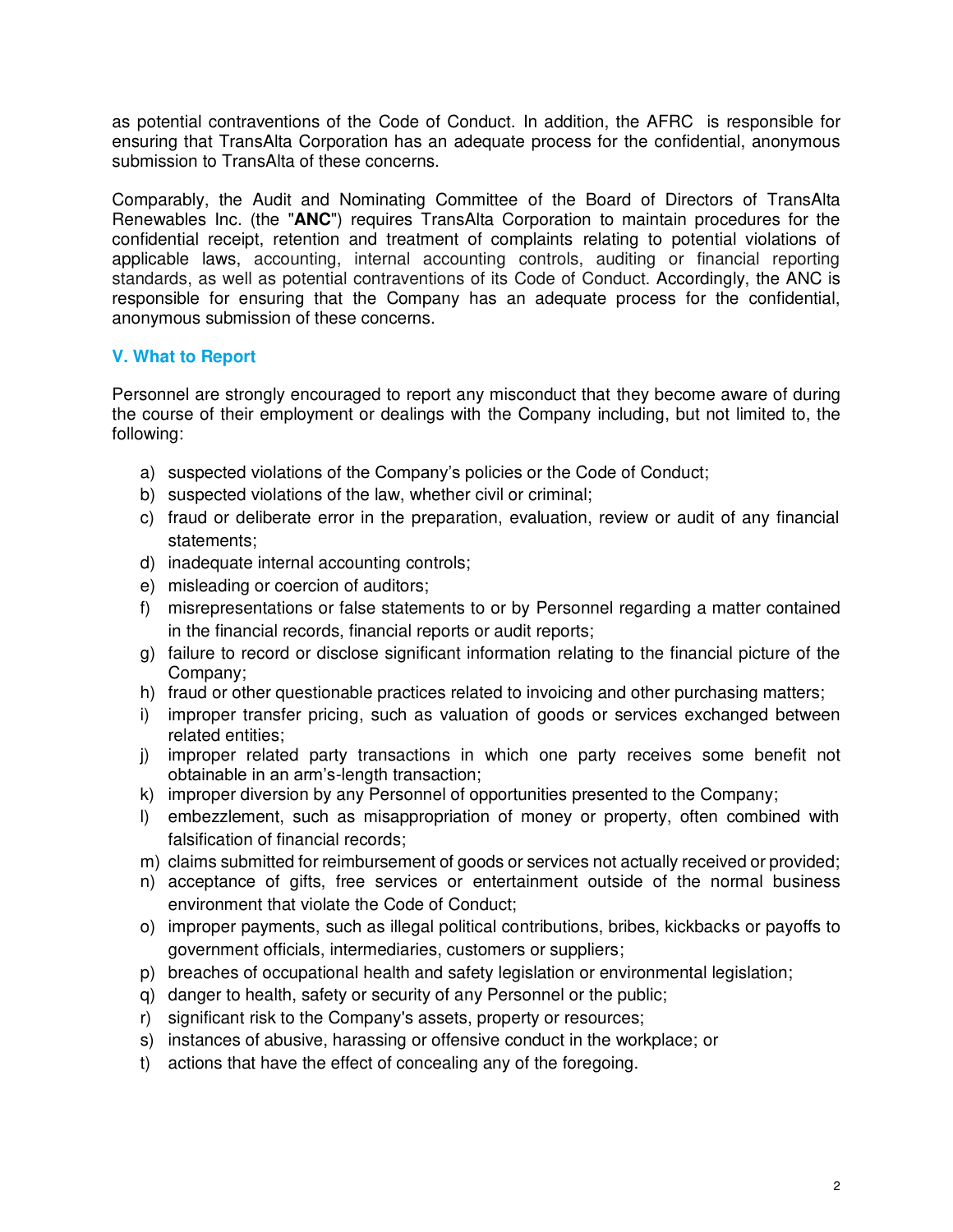## **VI. Who to Contact**

The Company encourages employees and contractors to report concerns to an immediate supervisor. Where a satisfactory response is not achieved, or if the individual is uncomfortable addressing concerns with a supervisor, such individual should report the concerns to a TransAlta Human Resources Business Partner.

Stakeholders and other members of the public, as well as any employee or contractor who is uncomfortable providing a complaint to an immediate supervisor or to a TransAlta Human Resources Business Partner, should submit complaints confidentially and anonymously through the Company's bilingual Ethics Helpline, available 7 days a week, 24 hours a day:

Online: transalta.ethicspoint.com

Toll Free Call Centre (Canada/United States): 1 (855) 374-3801

Toll Free Call Centre (Australia): 1 (800) 399-9276

In doing so, the individual may request that the complaint be forwarded to the Chairperson of the AFRC or the Chairperson of the ANC.

If the individual does not wish to use the Company's Ethics Helpline, complaints and concerns may also be submitted in writing by mail directly to the Chairperson of the AFRC:

Private and Strictly Confidential Chairperson of the Audit, Finance and Risk Committee of TransAlta Corporation Subject Matter "003" TransAlta Corporation 110 - 12 Ave SW PO Box 1900, Station "M" Calgary, AB T2P 2M1

Envelopes so marked will be forwarded to the Chairperson of the AFRC. Where the complaint relates to TransAlta Renewables Inc., the complaint will be directed to the Chairperson of the ANC.

Nothing in this Policy prevents Personnel from making a report through an applicable securities regulator.

## **VII. Receipt of Complaints**

Upon receipt of a complaint, unless provided directly to the Chairperson of the AFRC or the Chairperson of the ANC, the complaint must be promptly forwarded to the Chairperson of the Ethics Committee (as defined below), on behalf of the Ethics Committee (as defined below).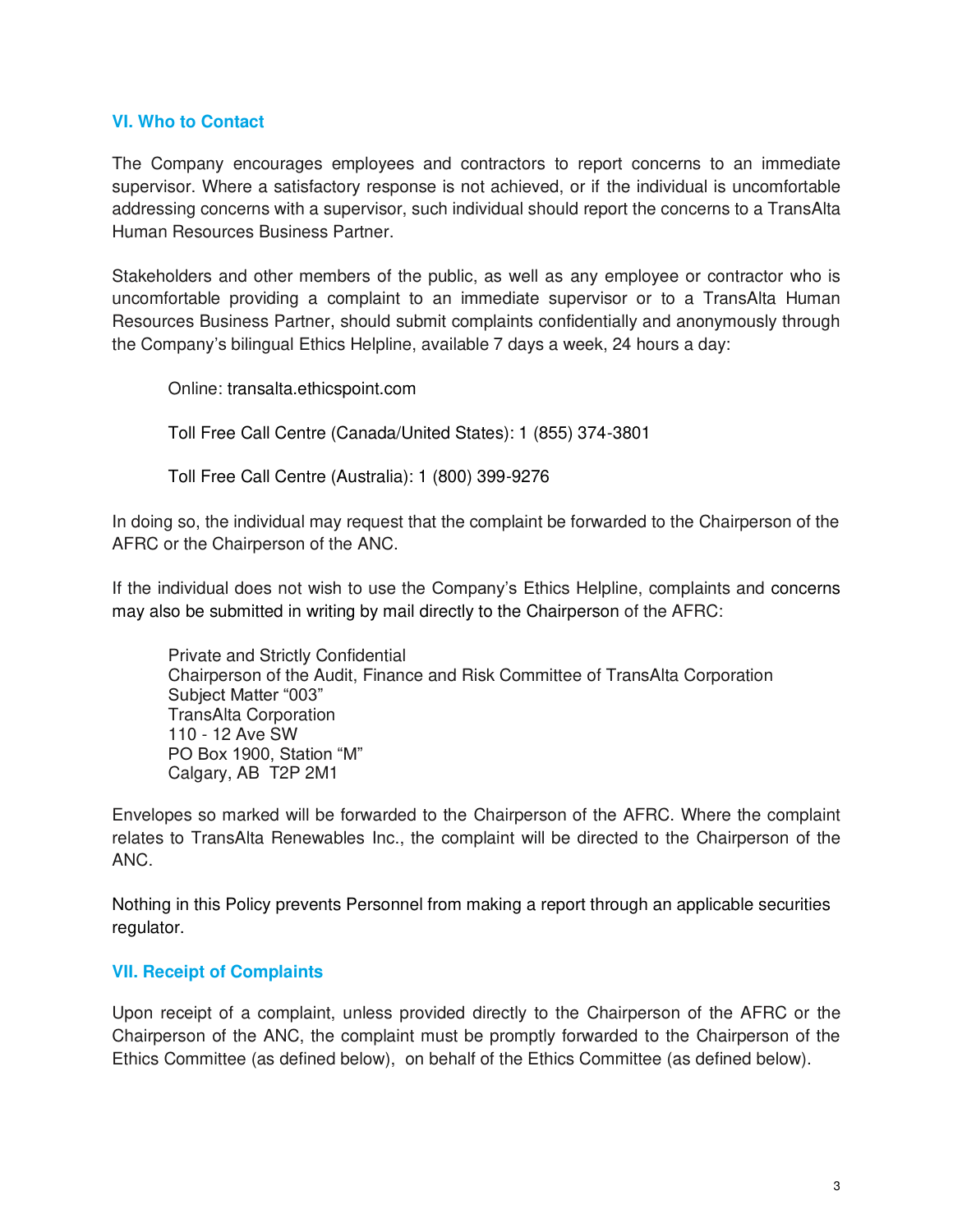The members of the Ethics Committee will each advise the Chief Officers of their respective business units of all complaints, unless the complaint involves such Chief Officer.

The Chairperson of the Ethics Committee shall promptly forward any complaint that raises a material issue or concern to the Chief Executive Officer of TransAlta Corporation, provided that the complaint does not involve the Chief Executive Officer. If the complaint involves the Chief Executive Officer, the Chairperson of the Ethics Committee will provide a copy of the complaint to the Company's Chief Officer, Legal, Regulatory & External Affairs, and the Chairperson of the AFRC or the ANC, as applicable.

The Chairperson of the Ethics Committee shall promptly forward all complaints of potential or suspected material breaches of applicable laws, accounting, internal accounting controls, auditing or financial reporting standards, as well as potential material contraventions of the Code of Conduct to the Chairperson of the AFRC and, to the extent applicable to TransAlta Renewables Inc., also to the Chairperson of the ANC.

To the extent appropriate, the members of the Company's senior management team will be apprised of relevant complaints and issues by the Ethics Committee and/or the Chairperson of the AFRC or ANC, as applicable, unless the complaint or issue involves a member of the senior management team and the complaint or issue could give rise to a potential conflict of interest. In such a case, the relevant member of the senior management team will not be apprised of the applicable complaint or issue or the details of any related investigation.

## **VIII. Reporting of Complaints**

The Chairperson of the Ethics Committee will provide a quarterly report of any complaints of potential or suspected material breaches of applicable laws, accounting, internal accounting controls, auditing or financial reporting standards, as well as potential material contraventions of the Code of Conduct in the preceding quarter to the AFRC and the ANC, as applicable. A copy of this report will also be provided to the Company's internal auditors.

At each AFRC or ANC meeting, as applicable, the respective committee will review and consider the details contained in the quarterly report and take any action that it deems appropriate.

## **IX. Investigation of Complaints**

## **i) Ethics Investigation Committee**

To respond to complaints, TransAlta has established an Ethics Investigations Committee (the "**Ethics Committee**"), which is committed to receiving, screening and overseeing the investigation of complaints submitted pursuant to this Policy.

The Ethics Committee is comprised of representatives from the following business units:

• Legal Department;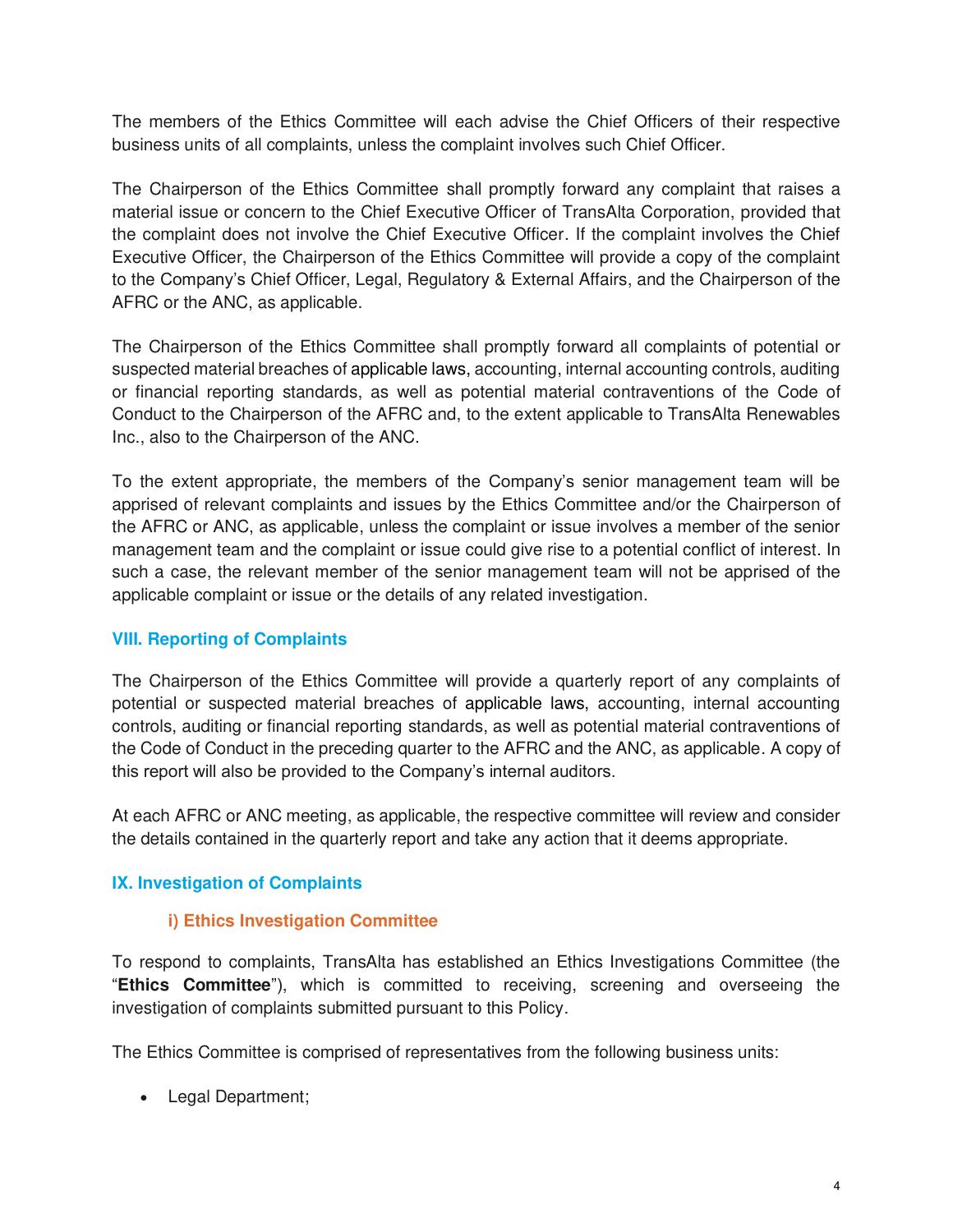- Corporate Security;
- Human Resources; and
- Subject Matter Experts (SME) as required.

The Ethics Committee will meet quarterly, and more frequently if required to respond to complaints. Unless otherwise determined by the Ethics Committee, the Managing Director, Legal & Communications will serve as the Chairperson of the Ethics Committee (the "**Chairperson of the Ethics Committee**"). The Ethics Committee will adopt such internal processes as may be reasonably necessary to carry out the provisions of this Policy.

# **ii) Roles and Responsibilities**

The Ethics Committee is responsible for ensuring that investigations are conducted properly.

Business unit leaders and managers, at the request of the Ethics Committee, must support the conduct of any investigation on a confidential basis.

All Personnel must comply with this Policy, including but not limited to the following:

- a) cooperating with any investigation and sharing all available information;
- b) being open and honest about concerns and incidents that they may have witnessed; and
- c) to the extent they are involved in an investigation, maintaining confidentiality during and subsequent to the investigation's completion.

## **iii) Investigation Procedure**

Subject to the other provisions of this Policy, the procedures set out below apply to all complaints received by the Ethics Committee.

- a) All complaints will be kept in confidence, subject to the terms of this Policy and applicable law. Information will only be shared to the extent necessary to completely and fairly investigate and resolve a complaint.
- b) The individual making a complaint may elect to remain anonymous. An individual making an anonymous complaint may be advised that maintaining anonymity could hinder an effective investigation. Regardless of the situation, and to the extent permitted by applicable law, the anonymity of the person making the complaint shall not be divulged without the direct consent of that person.
- c) The individual making a complaint must provide enough detail for the complaint to be evaluated, including names, dates, location, description of events that took place, and description of why the incident(s) may constitute misconduct subject to this Policy.
- d) If the individual making a complaint would like to receive feedback, the individual will be provided with a reference number and internet address where they may check the status of their complaint.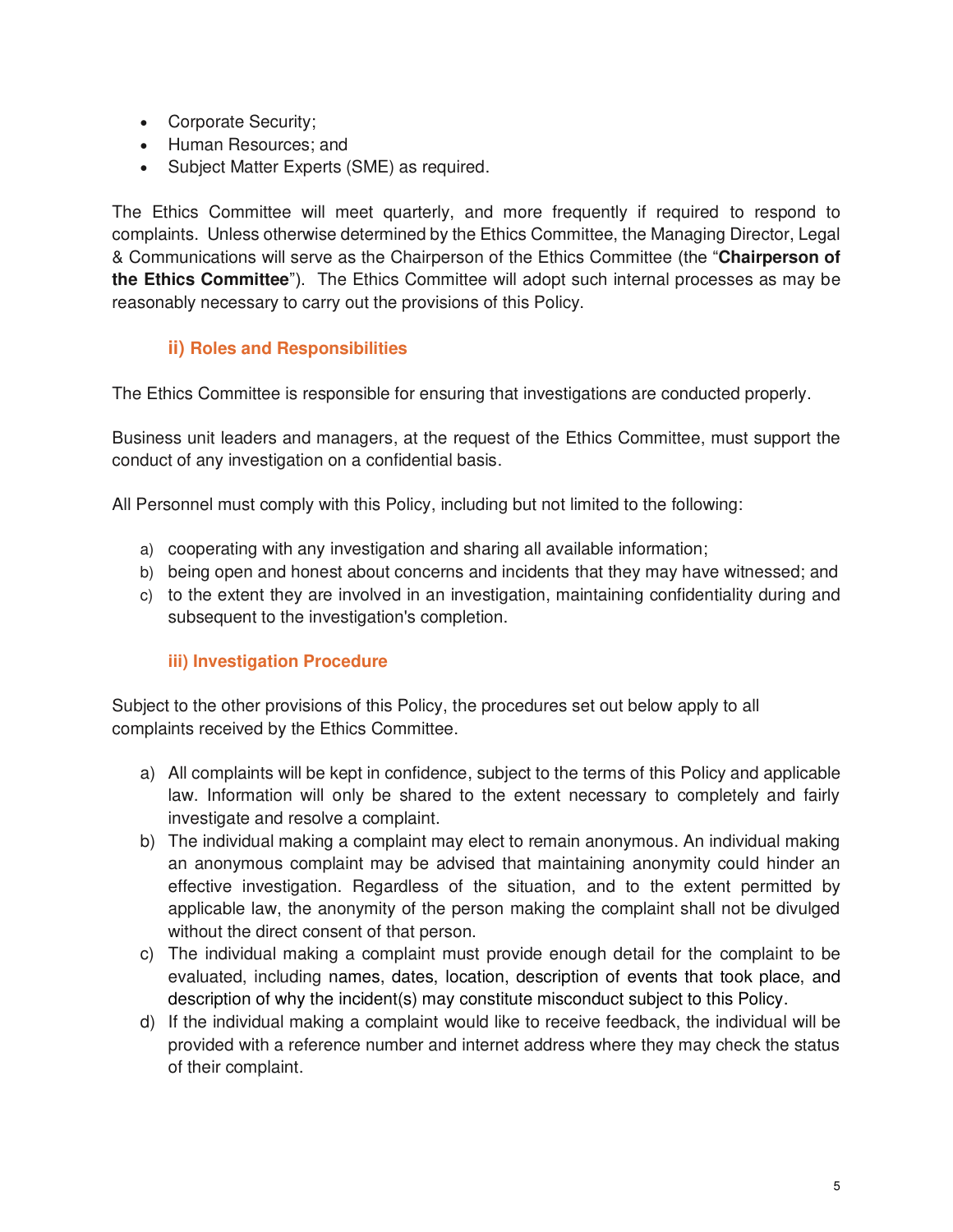- e) The Ethics Committee will conduct an initial assessment to determine the nature, scope, and materiality of the complaint.
- f) After completing its initial assessment, the Ethics Committee may refer a complaint to any appropriate Company business unit  $(i.e., Human$  Resources) to consider, assess and respond to the complaint.
- g) For complaints concerning material breaches of securities laws, accounting, internal accounting controls, auditing or financial reporting standards, the Ethics Committee will asses, evaluate and investigate the complaint at the direction of the AFRC or the ANC, as applicable. The Company is firmly committed to compliance with all applicable securities laws, accounting standards and controls, and audit practices.
- h) For all other complaints, the Ethics Committee will assess, evaluate and investigate the complaint in accordance with this Policy.
- i) If the Ethics Committee deems it appropriate, the Ethics Committee may engage independent external advisors, at the expense of the business unit to which the complaint relates or as directed by TransAlta Corporation's Chief Executive Officer, to examine or seek to resolve any complaint. Such advisors may include external legal counsel, investigators, or auditors (who are not affiliated with the Company's external auditor) for the purpose of undertaking any investigation and/or recommending appropriate action.
- j) Following investigation and evaluation of a complaint, the Ethics Committee shall prepare a draft report (in a format deemed appropriate by the Ethics Committee) and include recommended disciplinary or remedial action, if any.
- k) The Chairperson of the Ethics Committee, in conjunction with the Chief Officer of the Company's business unit to which the complaint relates, will jointly present the draft report to the Chief Executive Officer, Chief Operations Officer, and the Chief Officer, Legal, Regulatory & External Affairs of TransAlta Corporation.
- l) Upon approval by the Chief Executive Officer, Chief Operations Officer, and the Chief Officer, Legal, Regulatory & External Affairs of TransAlta Corporation, the draft report will be finalized and any recommendations will be brought to the appropriate members of senior management for implementation.